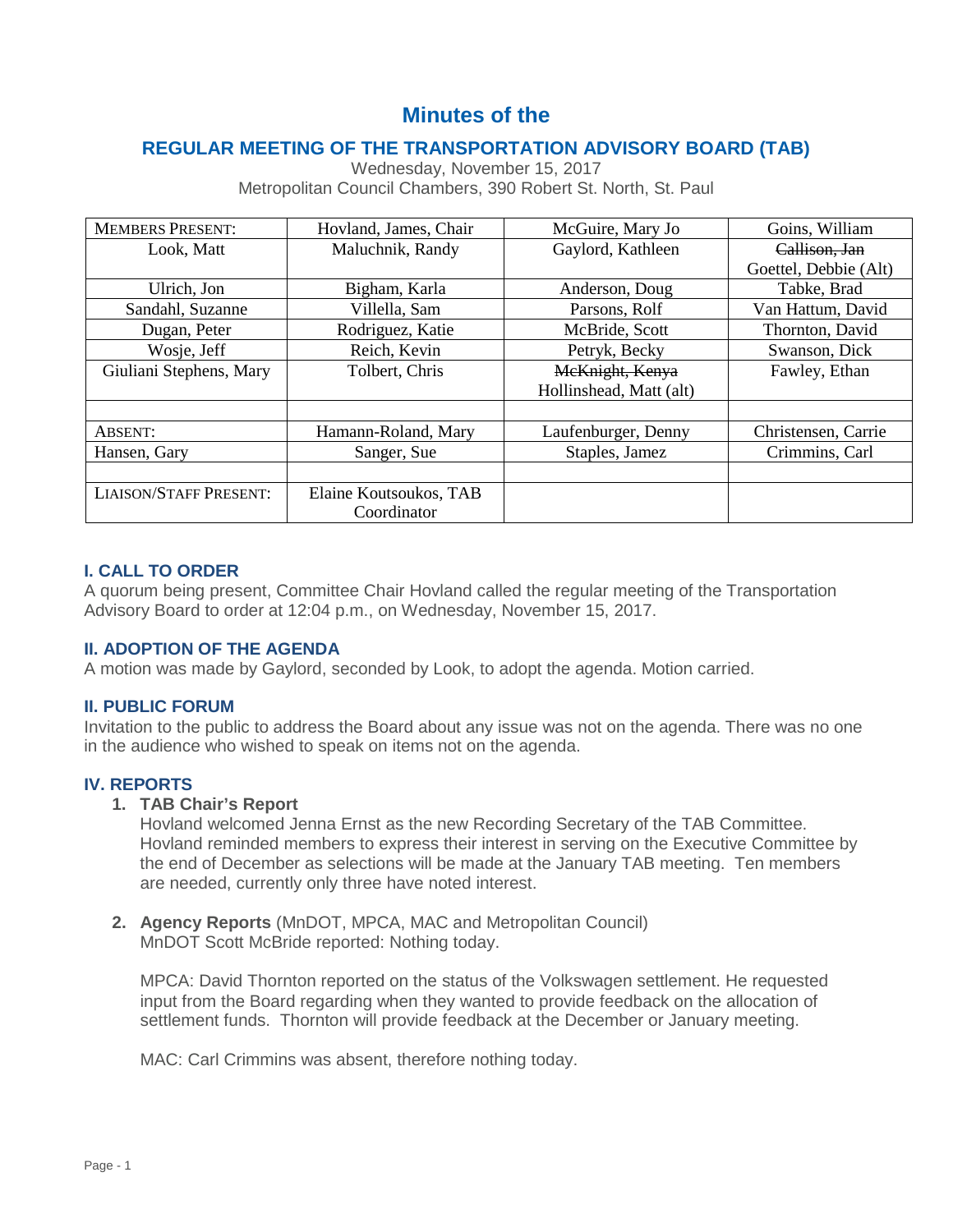Metropolitan Council: Katie Rodriquez reported on the latest information impacting public transit during the Super Bowl. MetroTransit will be operating light rail at regular levels, plus providing bus bridges during the Super Bowl. Rodriquez emphasized that this event will showcase the region, however, that comes with disruptions that everyone is trying to accommodate and minimize any inconvenience. She noted that this will be the first Super Bowl allowing ticket holders to use LRT to get to the Super Bowl. Hovland asked about hours of transit service with the late closure with bars and restaurants during the Super Bowl festivities. Rodriquez offered an additional report to the Board at a future meeting as more details are put in place.

## **3. Technical Advisory Committee Meeting Report**

TAC Chair Steve Albrecht reported he had nothing to add other than the agenda items today.

## **V. CONSENT ITEMS**

#### **1. TPP Update (Cole Hiniker)**

Cole Hiniker, MTS, continued the TPP presentation on transit where he left off at the October 18<sup>th</sup> meeting.

Bigham confirmed that the Red Rock Corridor is included, but that it will be phased in when funding is approved. She recommended ongoing policy discussions at future TAB meetings regarding the next Regional Solicitation, scoring proposed routes and how to help communities develop ridership to ensure access to existing, and develop new routes.

Petryk inquired about how community development is measured and impacted for businesses that don't have as much of an impact on public transit, such as senior care facilities. Hiniker noted the assessment looks at density through a number of factors including housing, employers, educational facilities and people needing access to jobs and education.

Wosjie was concerned about the growth of Metro Mobility and its impact on available funding. Thompson and Hinkier confirmed that due to increase in both the population and the aging of the population they are projecting continued growth in Metro Mobility in 2020 and 2040. Thompson explained that Metro Mobility is a federally mandated program and it is wholly funded through the state's General Fund. Recognizing that the 6-9% annual growth is not sustainable, the state and has asked the Metro Mobility Task Force to identify new funding models and find ways to bend the cost curve. And he noted that the tradeoff in supporting the growth of Metro Mobility takes away from supporting growth in bus service.

Hovland asked Transportation Committee Chair Rodriquez how Metro Council can get a more sustainable funding source for transit than having to regularly go to the state legislature. Rodriquez acknowledged the challenge and noted that the recently updated their fare policy is part of the solution. She also noted that ongoing communications is occurring with the state legislators to make a case that transit is vital to keep people moving cost effectively, and critical for regional economic growth. And that emerging technologies are being explored for how they can create more service at a lower cost.

Hollinshead inquired about the extent cities and counties contribute funding to public transit. Hiniker referred the Board to the developing TPP report which will have a chapter describing funding sources.

#### **2. Approval of Minutes from October 18, 2017**

Motion by Anderson, seconded by Wosje, and carried to approve the minutes of the October 18, 2017, regular meeting of the Transportation Advisory Board.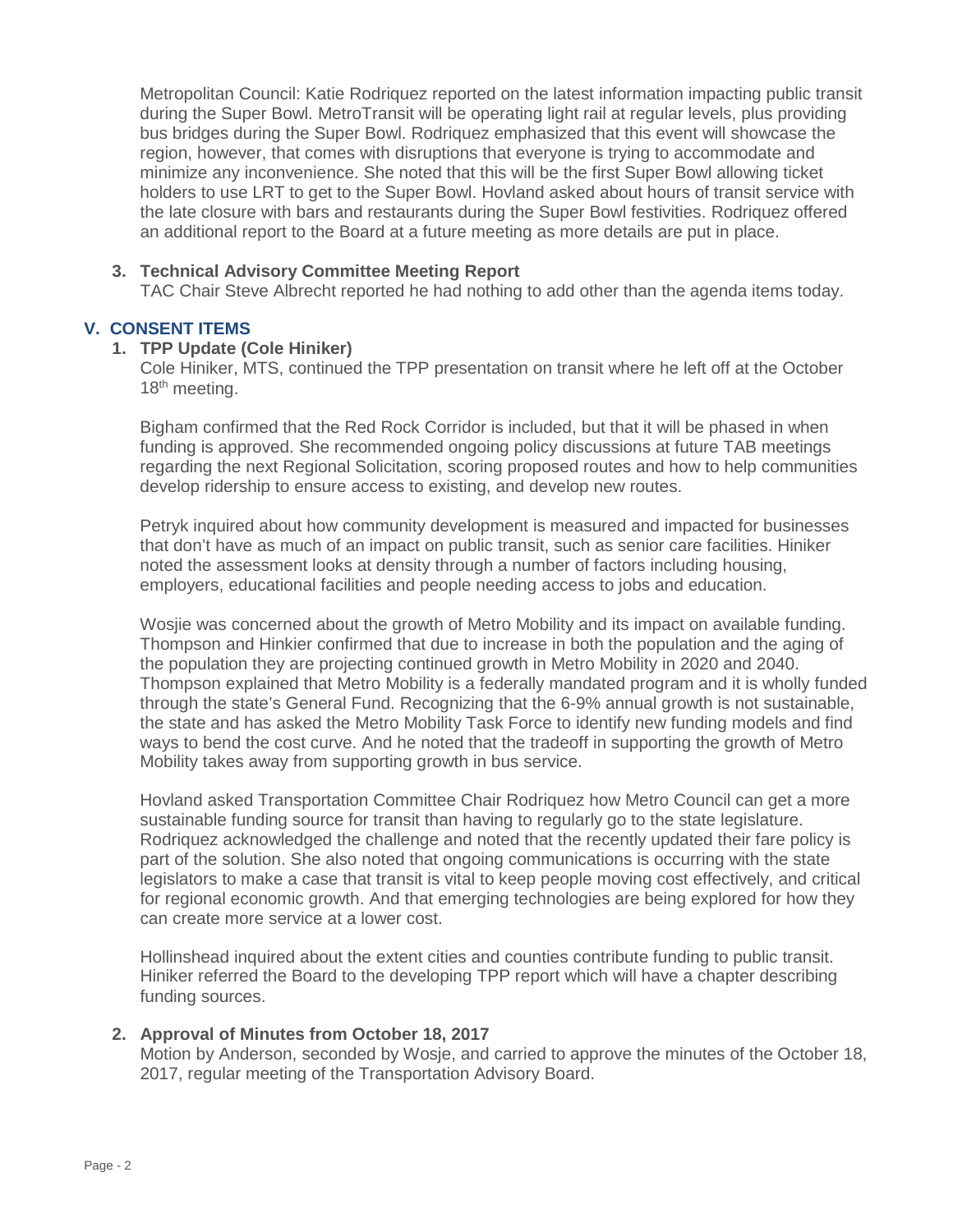# **VI. ACTION ITEMS**

1. 2017-26 Approval of TAB Bylaws: Maluchnik speaking on Hamann-Roland's behalf motioned, second by Anderson, motion carried.

Discussion: Swanson noted a change needed under Article VI, section B., Executive Committee Selection and Tenure, which states that the Chair shall annually be responsible for recommending a slate of seven (versus six) candidates, and a correction to include "a modal representative".

Swanson offered friendly amendment, accepted by Maluchnik.

Swanson also noted the order of business (page 6) needs to read as follows:

- 1. Adoption of the agenda and amendments thereto
- 2. Public Forum
- 3. Agency Reports/Reports of Committees, Task Forces and Actions of the Board
- 4. Consideration of the consent list
- 5. Approval of the minutes of previous meetings
- 6. Action Items
- 7. Special agenda items and Information items
- 8. Other business and items of TAB Members
- 9. Adjournment

Swanson offered friendly amendment, accepted by Maluchnik.

With the acceptance of these revisions, this concludes the work of the Bylaws Task Force. Motion passed.

Discussion: Look requested a current list of committee member list and their positions/who they represent.

- 2. 2017-27 MPO Memorandum of Understanding with MnDOT Albrecht presented this item. With no further discussion, it was moved by Bigham, seconded by McBride. Motion carried.
- 3. 2017-28 TIP Amendment: I-394 and MN-62 Land Re-striping Projects Albrecht presented this item. There was discussion about the public's tolerance for re-striping lanes that remove lanes that were added to mitigate congestion during construction. Although some push back is expected, a firm commitment to FHWA is in place to re-stripe the lanes as they were prior to the construction. It was moved by Reich, seconded by Rodriquez. Motion carried.
- 4. 2017- 40 Streamlined TIP Amendment: Add West St. Paul Trail Albrecht presented this item. It was moved by Fawley, seconded by Gaylord, that the 2018- 2021 TIP includes the City of West St. Paul's Wentworth Avenue Trail project. Motion carried.
- 5. 2017-29 2018 Regional Solicitation: Measures and Scoring Guidance Albrecht presented an overview of the Regional Solicitation Final Approval Recommendations from the Technical Advisory Committee, which includes members from city, county, federal, and state agencies; citizens are not represented. There was a question about where the city representation originated. Katie White, MTS, explained that representation was determined by the League of MN Cities. This includes seven representatives from the League, plus two from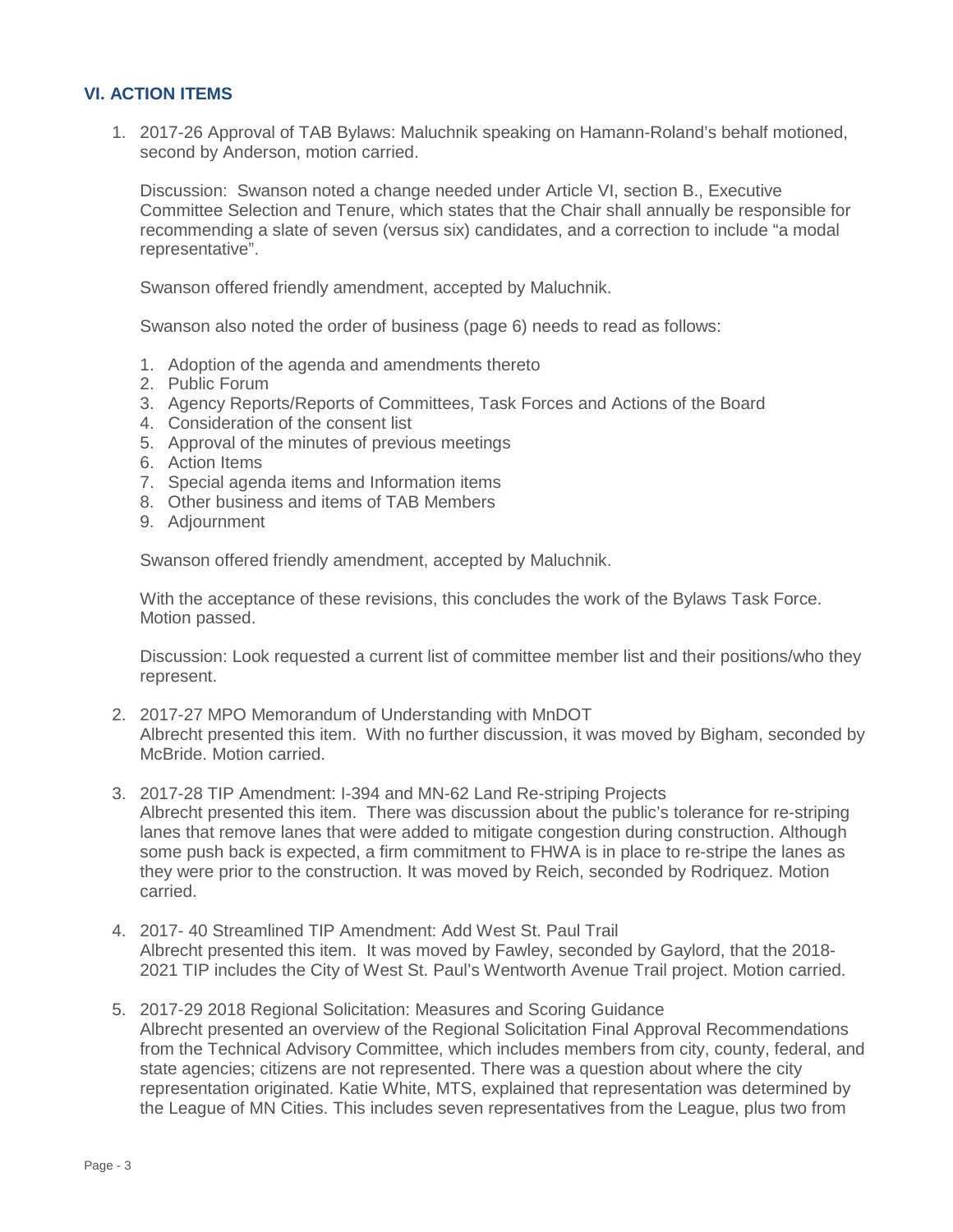Minneapolis and two representatives from St. Paul, the goal of which is a regional balance in the Metro Area.

Discussion: Chair Hovland noted that the changes to this item were responsive to Board's feedback from last month.

Van Hattum noted his concern about the lack of specificity in Item "I" related to travel time savings and liability improvements. Joe Barbeau and Cole Hiniker, MTS, explained that it the vague language was intentional because it is difficult to agree on the specific measure that should be used to quantify time saving measures. The Board's concerns will be taken back to staff for further consideration.

Dugan inquired about whether the plowing projects on a winter-intended trail for cross-country skiing comes under this Transportation Regional Solicitation. Staff clarified that the Transportation Regional Solicitation covers transportation and recreational use over nonmotorized trails, therefore its inclusion was correct.

It was moved by Malunchuk, seconded by Goettel. Motion carried.

- 6. 2017-30 2018 Regional Solicitation: Criteria/Measure Weighting Albrecht noted a number of changes in the criteria, measures and scoring weights. Without discussion, Parsons moved, seconded by Anderson. Motion passed.
- 7. 2017-31 2018 Regional Solicitation: Awarding One Roadway Project per Functional Classification Albrecht presented this item. Without discussion, Gaylord moved, seconded by Goettel. Motion passed.
- 8. 2017-32 2018 Regional Solicitation: Modal Category Minimum and Maximum Funding Amounts Albrecht presented this item. Fawley shared concerns about protecting funding for bridge replacement. Peterson, MTS, outlined recent history that \$10M has been set aside in the past, but it was eliminated two years ago. Fawley encouraged the Committee to reinstate the \$10M set aside to emphasize the importance of bridge maintenance and make it a priority.

It was noted that there is a typo in the subject line of the Business Item, and it will be changed to Modal Funding Ranges. Fawley moved with the addition of \$10M minimum set aside for bridge improvement/roadway category (no maximum), seconded by Van Hattum. Motion passed with 14 votes to approve and 7 objections.

- 9. 2017-33 2018 Regional Solicitation: Qualifying Criteria and Eligibility Albrecht reviewed the twenty changes to the scoring criteria, measures and their scoring values, qualifying requirements, project eligibility and other policy concerns. Discussion included comments on:
	- 1. TAC recommendation to allow funding of transit maintenance and support facilities and garages. No discussion.
	- 2. TAC recommendation that two-to-three-lane conversions will be eligible in the Roadway Reconstruction/Modernization category. Language was clarified regarding two-to-three lane expansions still being eligible in the Roadway Expansion category. No discussion.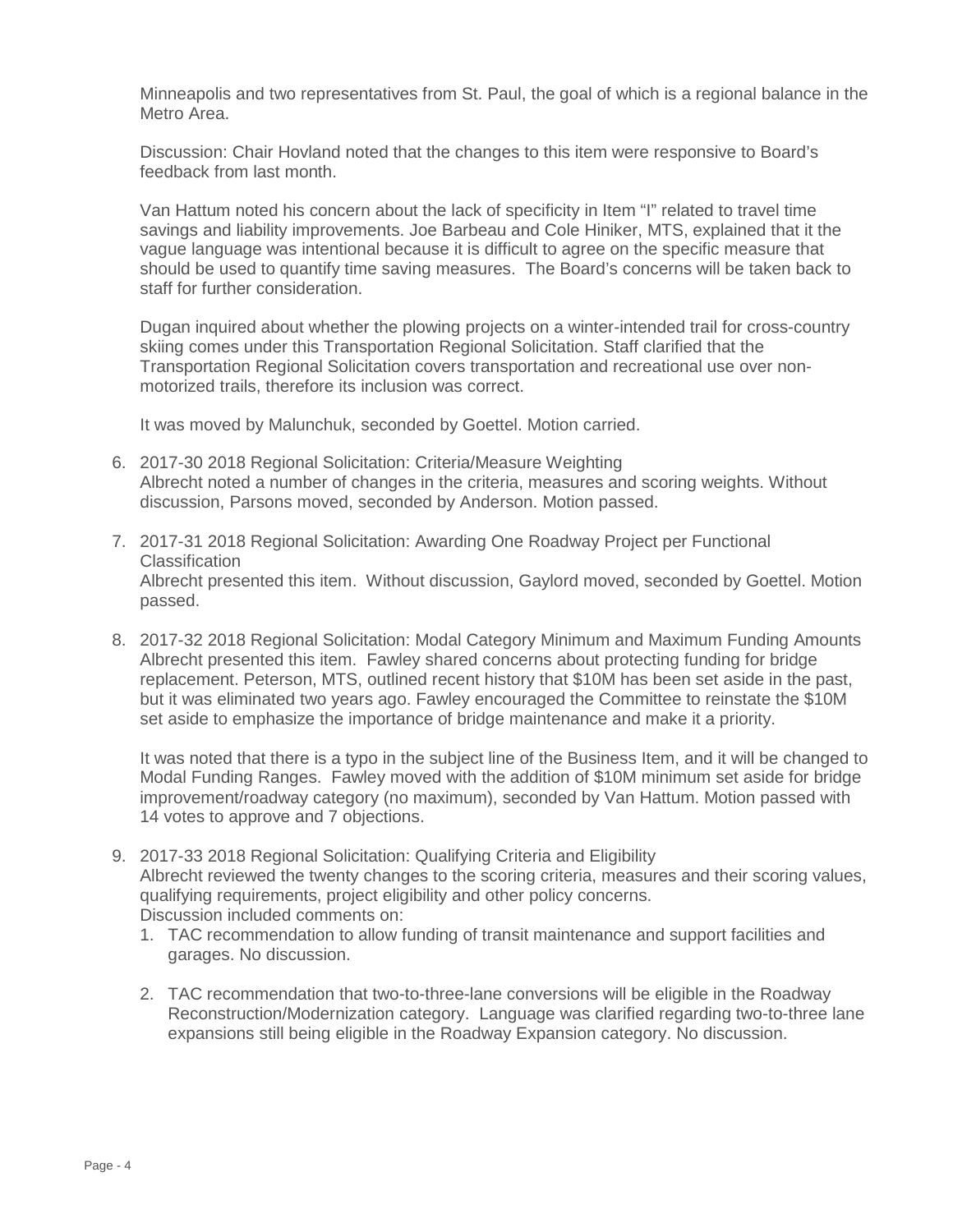- 3. TAC recommendation to allow scoring committees the flexibility to deviate from the approved scoring guidance (with a rationale provided to the Funding & Programming Committee). No discussion.
- 4. TAC recommendation to allow scorers the option to prorate scores based on the secondhighest scoring project (as opposed to the top-scoring project) in cases where strict adherence to the scoring guidance creates an outlier. No discussion.
- 5. TAC recommendation to leave the restrictions in restriction that TAB will only fund one roadway, bridge, bicycle, or pedestrian trail within the same corridor. Any projects in the same corridor must prove independent utility as a qualifying requirement. No discussion.
- 6. TAC recommendation to include additional language notifying transit applicants the opportunity to have their ridership projections reviewed by Council staff prior to submittal in order to determine whether the scoring methodology is sound. Bigham why wouldn't we use the same methodology for consistency? Steve Peterson, MTS, explained that different types of projects measure their ridership differently, and a consistent method may count against certain types of projects. For example, transitways have ridership forecasts prepared with their alternatives analyses. Koutsoukos noted that applicants can currently contact staff to review methodologies, although not all were aware. Adding the language will let all applicants know this is available.
- 7. TAC recommendation to add a rule that higher-scoring-projects cannot be skipped over to funding lower-scoring projects within the same category, except if it is needed to satisfy another rule (e.g., funding of one application per functional classification).

Van Hattum noted that the TAB Committee has a role to achieve regional balance in projects we believe in and this item takes TAB out of the decision-making process. Bigham concurred and advocated for the TAB having greater input. Hovland asked for staff's evaluation input. Peterson noted that this item was included as a rule because it had only been included as a point of guidance in the past.

- 8. TAC recommendation to not require an application earn a minimum score to be eligible for funding. Fawley, inquired about how many projects this rule would have impacted in the last solicitation. Albrecht noted that it would have impacted one TDM project.
- 9. TAC recommendation to add a qualifying criterion requiring that any sponsoring agency with at least 50 employees must be substantially working toward completing its ADA Transition Plan.

Gaylord noted her concerns not to one specific item, but in general, TAC is getting into the details beyond its role determining eligibility and scoring, and making additions to the rules, and determining how projects are selected. She shared her concern about how TAC is stepping beyond its role, a little concerned.

10. TAC recommendation to require that all roadway projects that involve the construction of a new or expanded interchange or new interchange ramps have approval by the Metropolitan Council/MnDOT Interchange Planning Review Committee prior to application submittal. No discussion.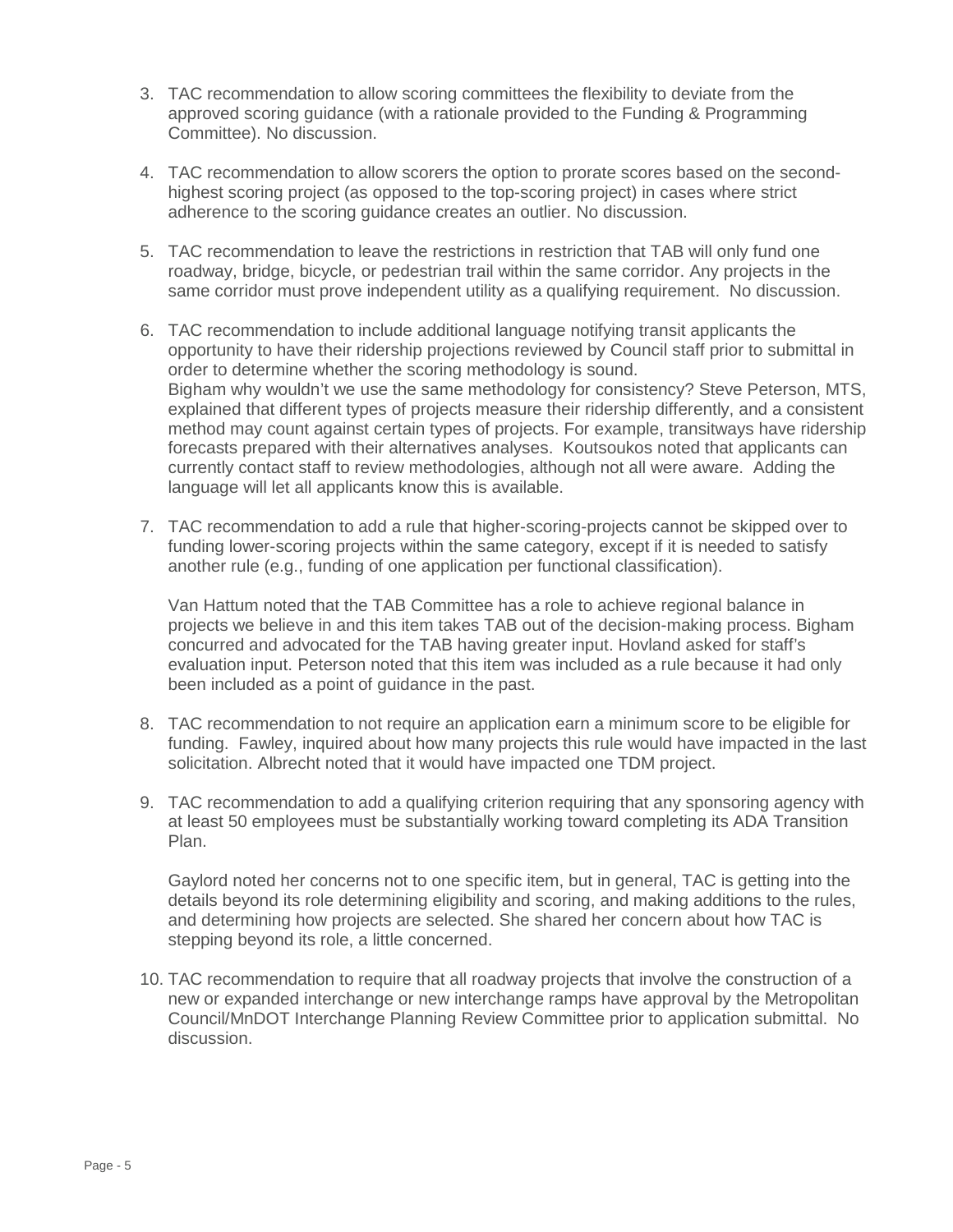11. TAC recommendation to not require that Roadway Expansion projects expanding thru lanes or building a new interchange on an existing signalized corridor have completed signal retiming within the five-year time period before the project was submitted for funding.

Rodriguez inquired about not making this a requirement, but, rather, collecting information and granting points, and asked for discussion on this item to encouraging low cost solutions to increase mobility. Albrecht affirmed that this is being done already.

McBride offered his observation of whether the recently completed conversion study offers to potential solutions on corridors. Regarding roadway expansion, he concurred with Albrecht and noted that this region does well with great roadway management before expansion planning. Local traffic engineers are doing at great job at local levels. McGuire concurred with Rodriquez to add a more details to this rule to emphasize low-cost solutions before building new roads. Parsons also endorsed and noted that while this may

be redundant, it's an important principle to reinforce.

Gaylord voiced concern about how redundant additional information collecting is and why make projects more complicated than they already are; she questioned the real purpose. Bigham voiced her support of Rodriquez to find a happy middle ground awarding points on the information being collected.

At Chair Hovland's request, Albrecht offered to take this item back to Funding and Programming for further discussion.

- 11. TAC recommendation to add a requirement to the Transit Expansion and Transit Modernization categories that each application must show independent utility and the points awarded in the application should only account for the improvements listed in the application. No discussion.
- 12. TAC recommendation to add a requirement that Travel Demand Management (TDM) applicants must be properly categorized as a subrecipient in accordance with [2CFR200.330.](https://www.gpo.gov/fdsys/pkg/CFR-2014-title2-vol1/pdf/CFR-2014-title2-vol1-sec200-330.pdf) No discussion.
- 14. TAC recommendation to not require that TDM applicants not have received any audit findings, material weaknesses, significant deficiencies, or material non-compliances in either of the two preceding fiscal years because the impacts are unclear and even the Council has had audit findings. No discussion.
- 15. TAC recommendation to add a requirement that TDM applicants must adhere to Subpart E Cost Principles of [2CFR200](https://www.gpo.gov/fdsys/pkg/CFR-2014-title2-vol1/pdf/CFR-2014-title2-vol1-part200.pdf) under the proposed sub award. No discussion.
- 16. TAC recommendation to require that all applications include a "before" photo. No discussion.
- 17. TAC recommendation to not request documentation of local support, by listing any public involvement completed to date because listing public involvement activities without tying them to points or qualification would not provide any purpose. No discussion.
- 18. TAC recommendation to limit application attachments to fewer than 15 pages for each attachment. No discussion.
- 19. TAC recommendation to require applicants to submit a one-page project summary to be used by the scoring committees and TAB members. No discussion.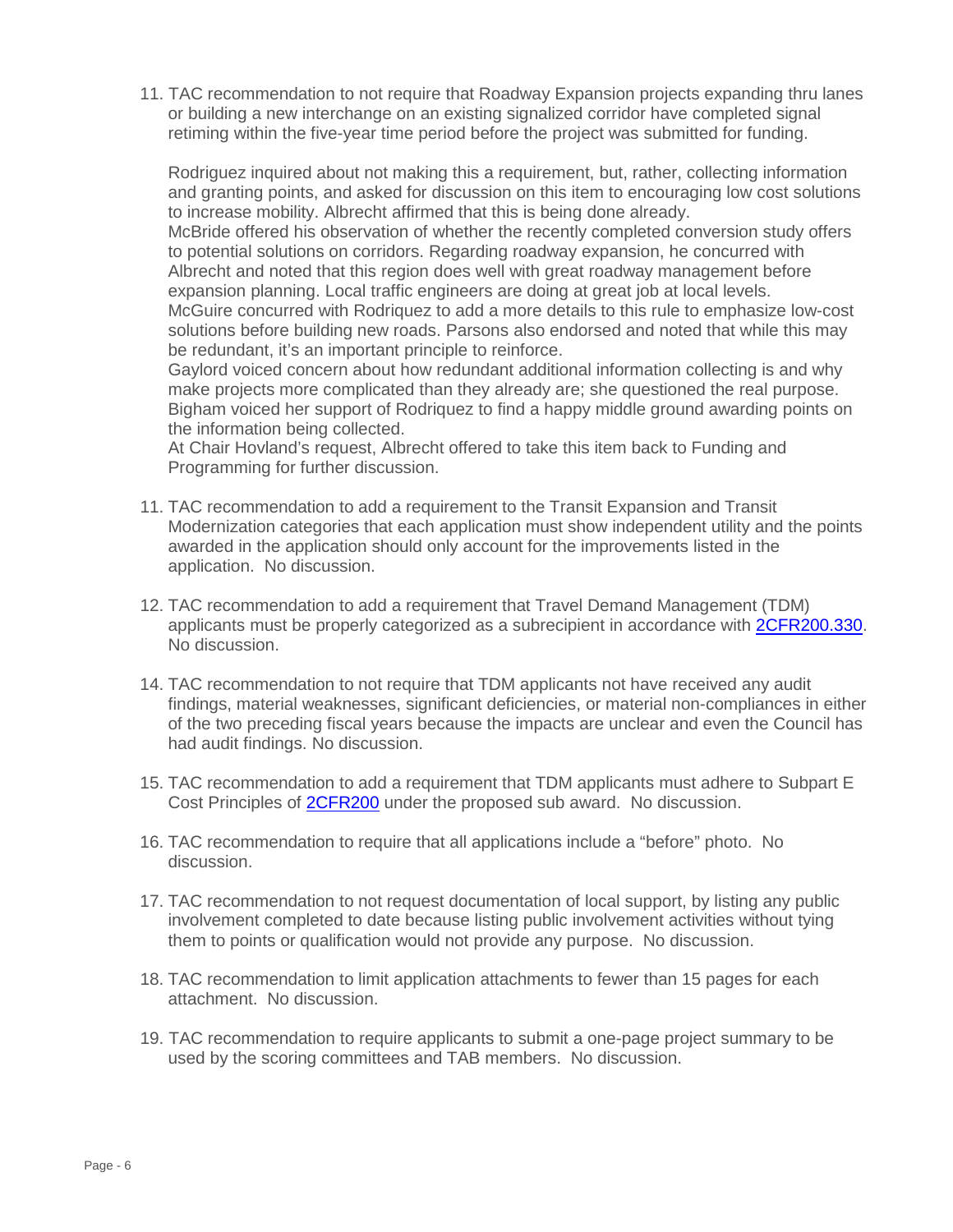20. TAC recommendation to require applicants to include a letter or resolution from their governing boards committing to fund the entire local match if the agency is not successful in securing other funding sources for the local match.

Rodriquez was concerned about how the Regional Solicitation works and discourages smaller communities from applying. Several board members voiced similar concerns. Look made the observation that this requires that applicants to fund only the entire local match (20%). He posed the question of what is the real impact when those applying for projects have no idea where/how to fund it. Koutsoukos noted that the current requirement in making an application with a partner requires the city had to sign a letter acknowledging, but not the applicant. This now requires that the applicant to acknowledge they will fund the entire local match, if they do not secure other sources for the local match. Rodriquez supported this as an important part of the risk assessment.

It was moved by Bigham, seconded by Anderson, to accept the changes in the 2017-33 2018 Regional Solicitation: Qualifying Criteria and Eligibility, with the exclusion of items 7 and 20.

Motion carried. A friendly amendment was offered Bigham, Anderson seconded to amend the acceptance of 2017-33 with exception of #7 & #20, and send #11 back to TAC. Discussion: McGuire inquired about the language on #5 re: only one roadway can be funded with independent utilities. Staff clarified that this keeps the existing language in place, and the recommendation does not make any change.

10. 2017-34 2018 Regional Solicitation: Funding Category Minimum and Maximum Funding **Amounts** 

Albrecht presented this item. Fawley noted a perennial concern has been reducing the funding maximum, with a number of projects over the past couple of years exceeding the previous \$3.5M maximum limit, this would have disqualified several projects. Fawley moved, Reich seconded, to accept and keep the maximum for Multiuse Trails at \$5.5M and increase the TDM maximum to \$500,000.

Discussion: Ulrich spoke against this motion to fund more projects in order to have a larger impact. The larger limit limits the number of trail projects and diminish the impact with fewer larger projects.

Albrecht spoke to Funding and Program's viewpoint that you get the biggest bang for your buck through the larger limit. Rodriquez said this rule could also apply to roadways. This gets away from projects that score better. Albrecht noted there is a real pent up demand for these projects, and this is intended to get more projects now, but no one is certain about the impact. In fact, it may slow down how larger projects are done.

Van Hattum supported the motion suggesting going through another Regional Solicitation to watch this. And he is concerned that this reduces our discretion a bit. Motion carried.

- 11. 2017-35 2018 Regional Solicitation: Inflation Rate and Year of Cost Estimate Albrecht presented this item. It was moved by Anderson, seconded by Sandahl. Motion carried.
- 12. 2017-36 2018 Regional Solicitation: Release Regional Solicitation Package for Public Comment Albrecht presented this item. It was moved by Look, seconded by Bigham. Motion passed.